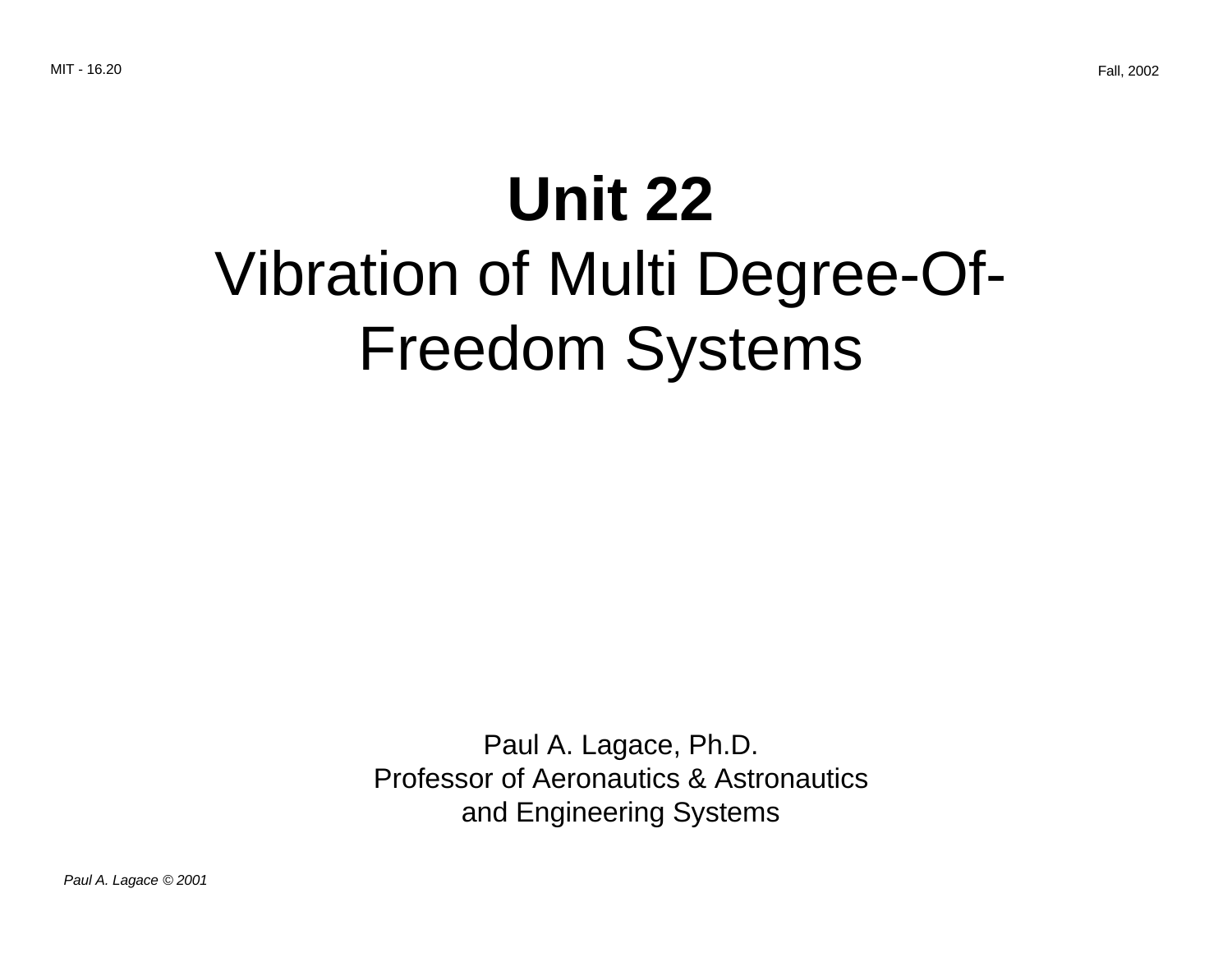Previously saw (in Unit 19) that a multi degree-of-freedom system has the same basic form of the governing equation as a single degree-of-freedom system.

The difference is that it is a matrix equation:

$$
m\ddot{q} + kq = E \tag{22-1}
$$

 $\sim$  = matrix

So apply the same solution technique as for a single degree-of-freedom system. Thus, first deal with…

## Free Vibration

Do this by again setting forces to zero:

$$
F = 0
$$
  

$$
m\ddot{q} + kq = 0
$$
 (22-2)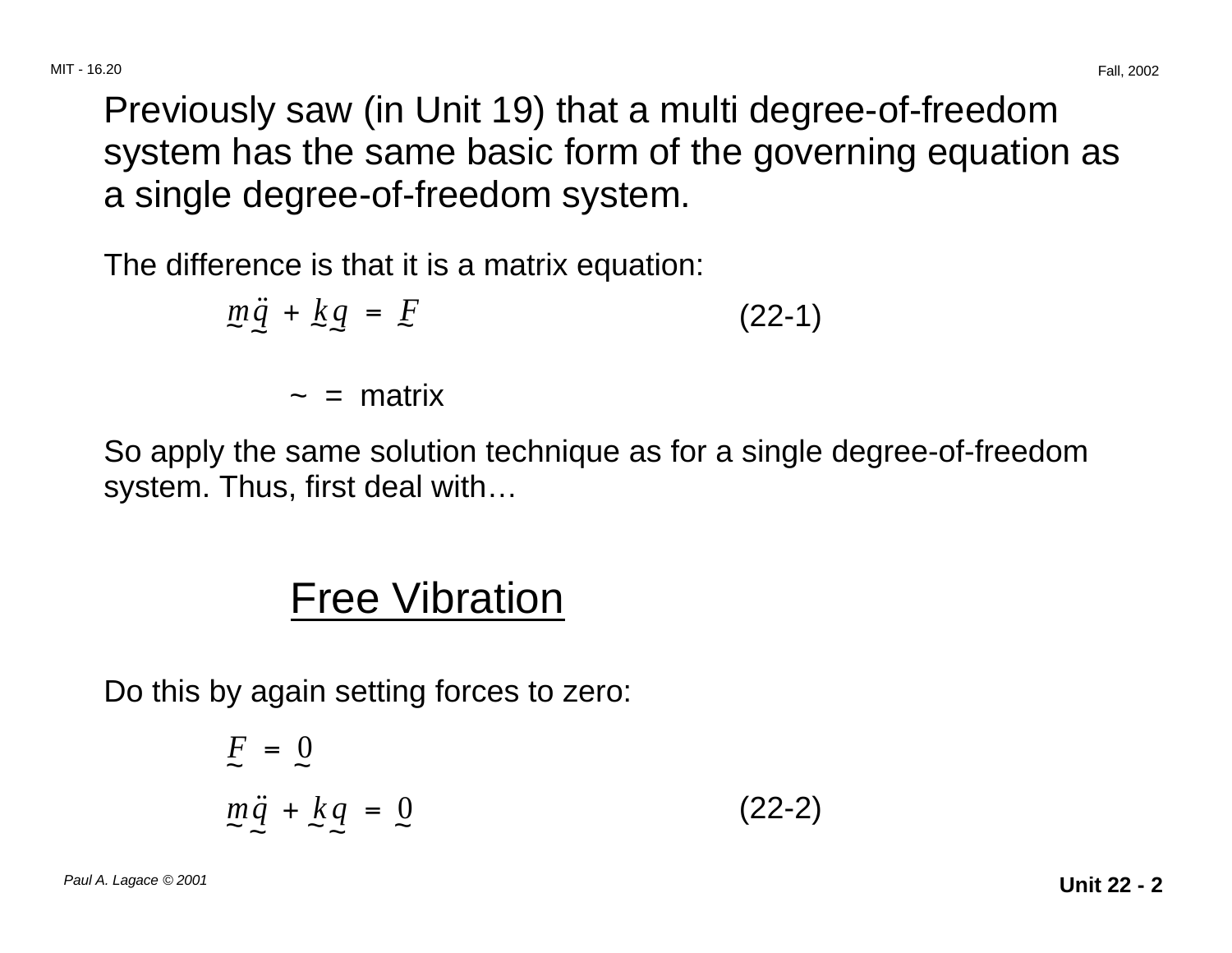Again assume a solution which has harmonic motion. It now has multiple components:

$$
q(t) = A e^{i\omega t} \tag{22-3}
$$

where  $\omega$  are the natural frequencies of the system

and:  
\n
$$
\underline{A} \text{ is a vector of constants } = \begin{bmatrix} \vdots \\ A_i \\ \vdots \end{bmatrix}
$$

Substituting the assumed solution into the matrix set of governing equations:

$$
\Rightarrow -\omega^2 m A e^{i\omega t} + k A e^{i\omega t} = 0
$$

To be true for all cases:

or

$$
\left[\frac{k}{2} - \omega^2 m\right]A = 0 \tag{22-4}
$$

This is a standard *eigenvalue* problem.

Either:

$$
A = 0
$$
 (trivial solution)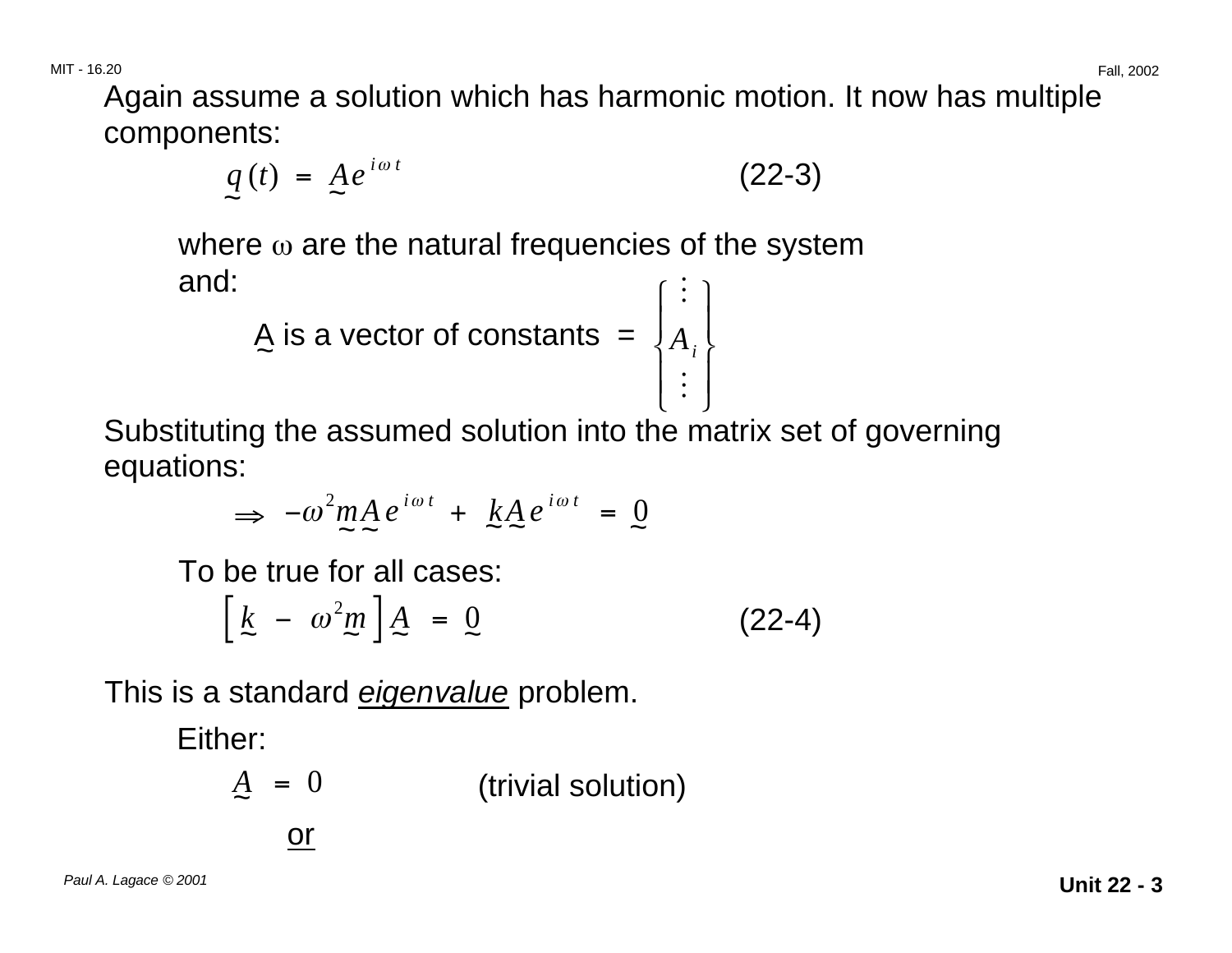The determinant:

 $k - \omega^2 m$  = 0 (22-5)

There will be n eigenvalues for an n degree-of-freedom system. In this case:

eigenvalue = natural frequency

<sup>⇒</sup> **<sup>n</sup>** degree-of-freedom system has **n** natural frequencies

Corresponding to each eigenvalue (natural frequency), there is an…

#### Eigenvector -- Natural Mode

Place natural frequency  $\omega_r$  into equation (22-4):

$$
\left[\frac{k}{2} - \omega_r^2 m\right]A = 0
$$

 $\bullet$  Since determinant = 0, there is one dependent equation, so one cannot solve explicitly for  $A$ . However, one can solve for the relative values of the components of  $A$  in terms of (normalized by) one component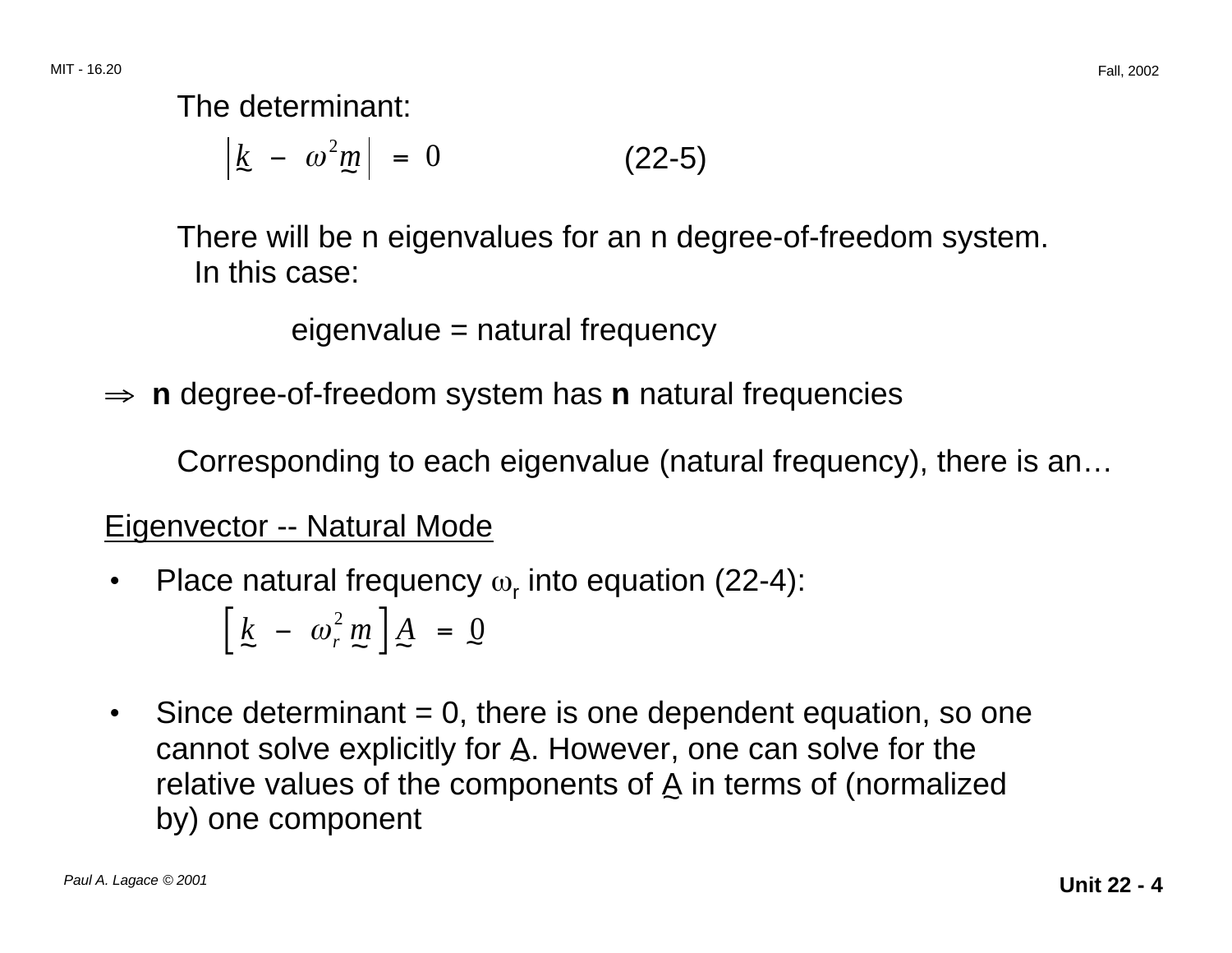• Say divide through by  $A_n$ :

$$
\left[\begin{array}{cc} k & - & \omega_i^2 \, m \\ k & - & \omega_i^2 \, m \\ & \vdots & \vdots \\ & & 1 \end{array}\right] \left\{\begin{array}{c} \vdots \\ A_i \\ \vdots \\ 1 \end{array}\right\} \ = \ \underline{0}
$$

- Solve for  $A_i / A_n$  for each  $\omega_r$
- **Call the eigenvector**  $\begin{cases} A_i \ A_i \end{cases}$ **<br>**  $\begin{bmatrix} A_i \ A_i \end{bmatrix}$

$$
\begin{cases}\nA_i \\
A_n \\
\vdots \\
1\n\end{cases} = \phi_i^{(r)} \leftarrow \text{Indicates solution for } \omega_r
$$

• Do this for each eigenvalue

frequency:  $\omega_1, \omega_2, \ldots, \omega_n$ associated mode:  $\phi^{(1)}_i \, \phi^{(2)}_i \qquad \phi^{(n)}_i$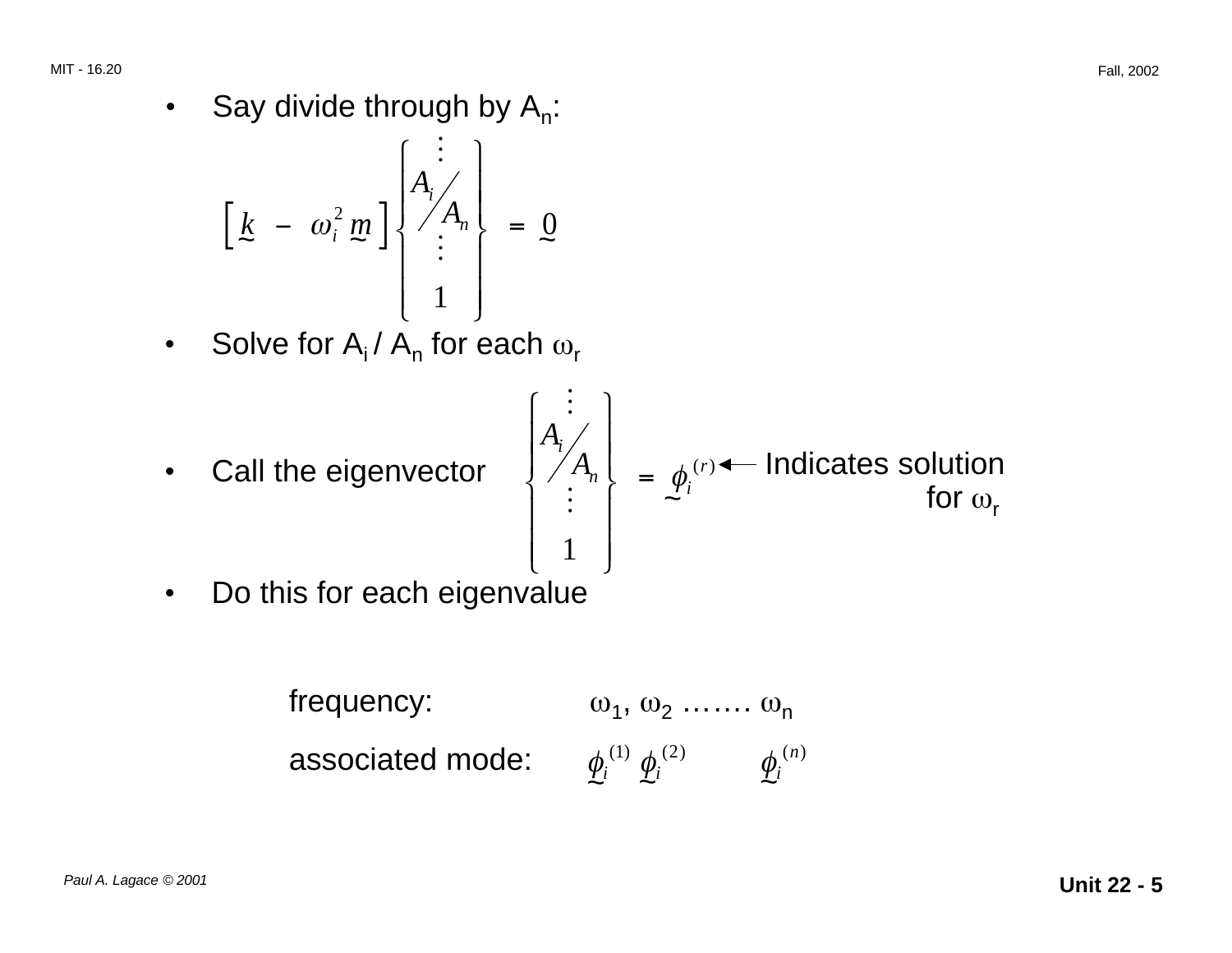For each eigenvalue, the homogeneous solution is:

$$
q_{ihom} = \phi_i^{(r)} e^{i\omega_r t} = C_1 \phi_i^{(r)} \sin \omega_r t + C_2 \phi_i^{(r)} \cos \omega_r t
$$
  
homogeneous

Still an undetermined constant in each case  $(A_n)$  which can be determined from the Initial Conditions

- Each homogeneous solution physically represents a possible free vibration mode
- Arrange natural frequencies from lowest  $(\omega_1)$  to highest  $(\omega_n)$
- By superposition, any combinations of these is a valid solution

Example: Two mass system (from Unit 19)

**Figure 22.1 Representation of dual spring-mass system** 

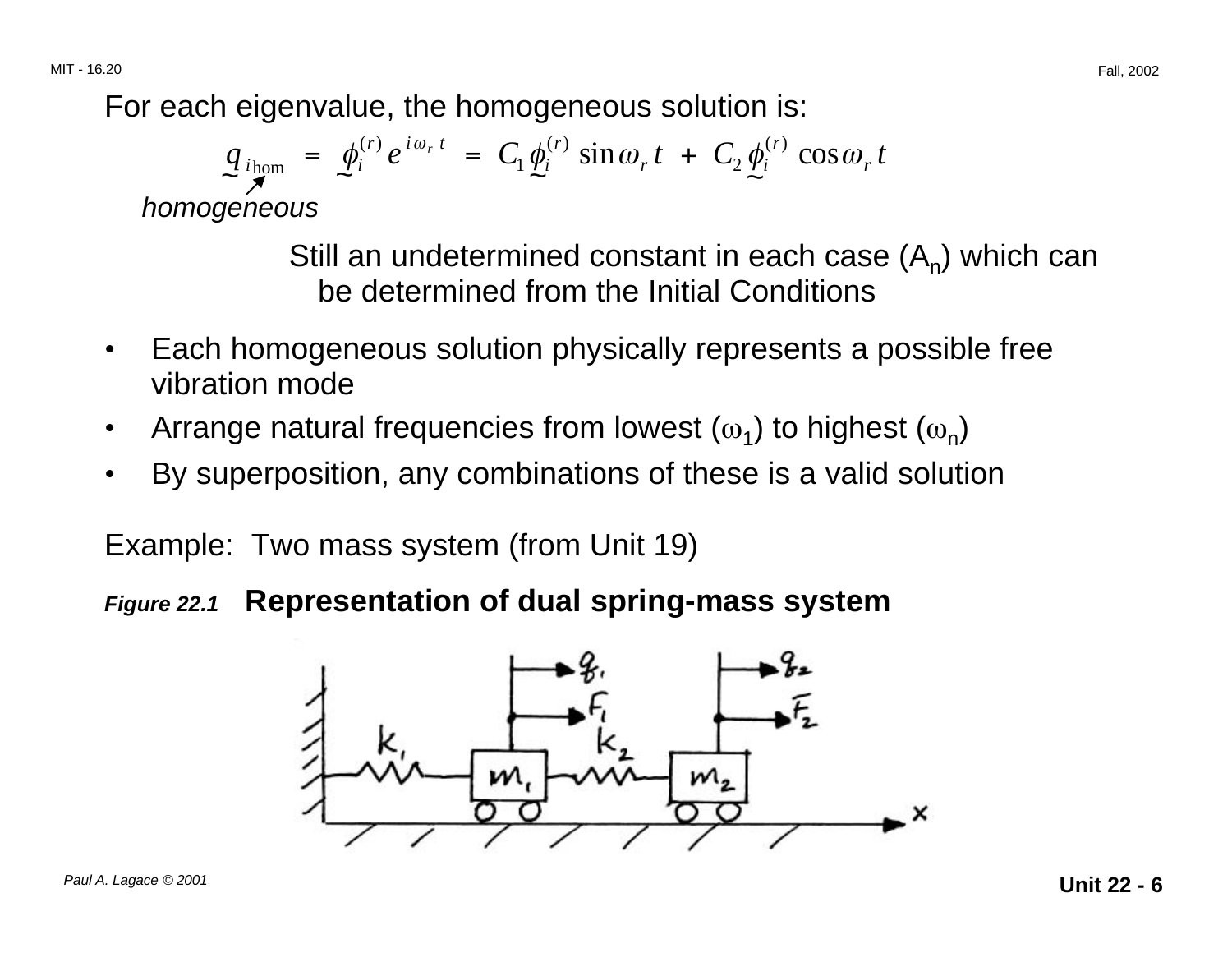The governing equation was:

$$
\begin{bmatrix} m_1 & 0 \\ 0 & m_2 \end{bmatrix} \begin{bmatrix} \ddot{q}_1 \\ \ddot{q}_2 \end{bmatrix} + \begin{bmatrix} (k_1 + k_2) & -k_2 \\ -k_2 & k_2 \end{bmatrix} \begin{bmatrix} q_1 \\ q_2 \end{bmatrix} = \begin{bmatrix} F_1 \\ F_2 \end{bmatrix}
$$

Thus, from equation (22-5):

$$
\begin{vmatrix} (k_1 + k_2) - \omega^2 m_1 & -k_2 \\ -k_2 & k_2 - \omega^2 m_2 \end{vmatrix} = 0
$$

This gives:

$$
\left[ \left( k_1 + k_2 \right) - \omega^2 m_1 \right] \left[ k_2 - \omega^2 m_2 \right] - k_2^2 = 0
$$

This leads to a quadratic equation in  $\omega^2$ . Solving gives two roots ( $\omega_1^2$  and  $\omega_2$ <sup>2</sup>) and the natural frequencies are  $\omega_1$  and  $\omega_2$ 

Find the associated eigenvectors in terms of  $A_2$  (i.e. normalized by  $A_2$ )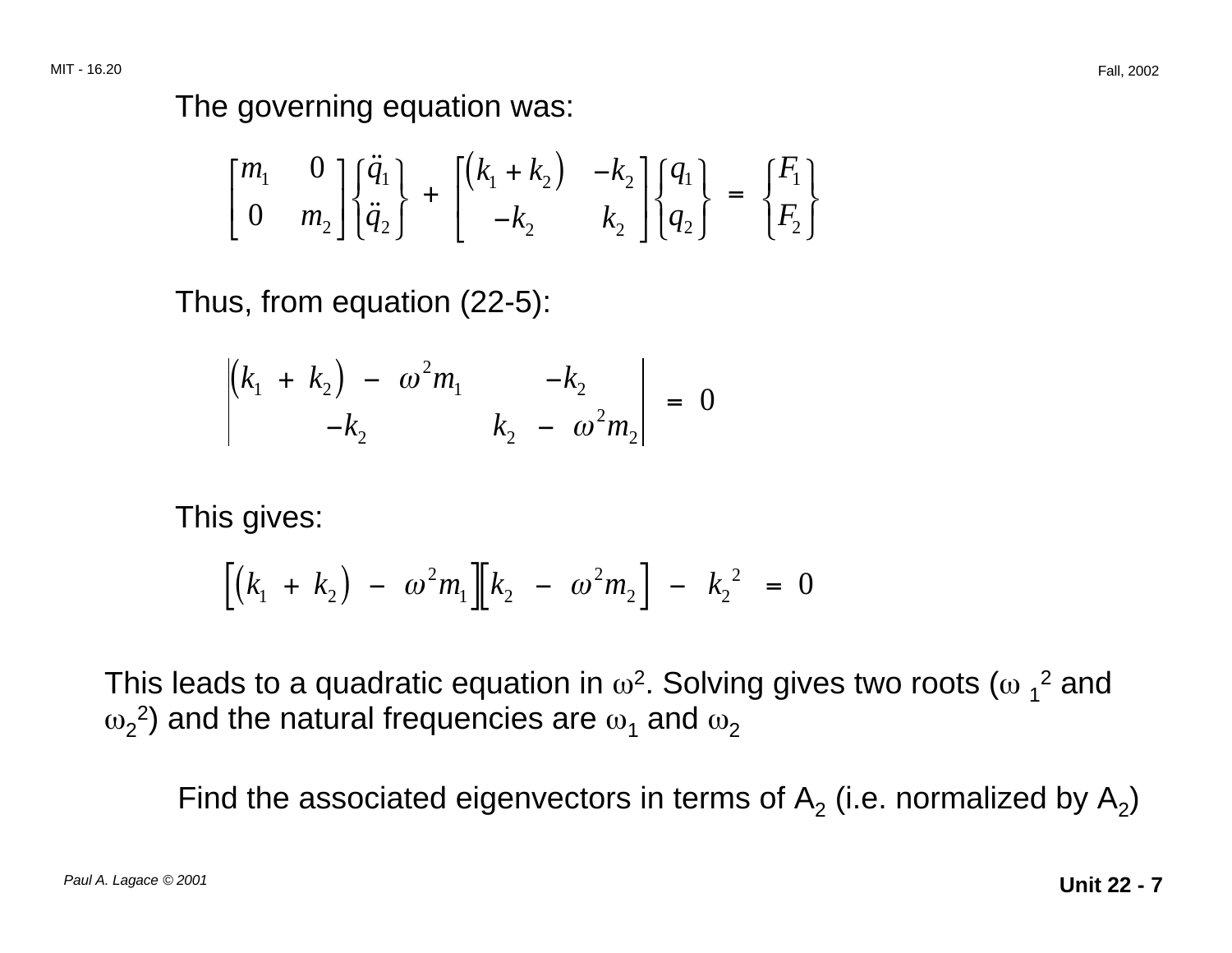Go back to equation (22-4) and divide through by  $A_2$ :

$$
\begin{aligned}\n\begin{bmatrix}\n(k_1 + k_2) - \omega_r^2 m_1 & -k_2 \\
-k_2 & k_2 - \omega_r^2 m_2\n\end{bmatrix}\n\begin{bmatrix}\nA_1 \\
1 \\
\lambda\n\end{bmatrix} = 0\n\end{aligned}
$$
\nNormalized constant

\n
$$
\Rightarrow A_1 = \frac{k_2}{k_1 + k_2 - \omega_r^2 m_1} \text{ for } \omega_r \text{ mode}
$$

Thus the eigenvectors are:

$$
\phi_i^{(1)} = \begin{cases} \frac{k_2}{k_1 + k_2 - \omega_1^2 m_1} \\ 1 \end{cases} \qquad \phi_i^{(2)} = \begin{cases} \frac{k_2}{k_1 + k_2 - \omega_2^2 m_1} \\ 1 \end{cases}
$$

For the case of Initial Conditions of 0, the cos term goes away and are left with…

$$
\mathop{q}\limits_{\sim} (t) = \mathop{\phi}\limits_{\sim}^{(r)} \sin \omega_r t
$$

Physically the modes are: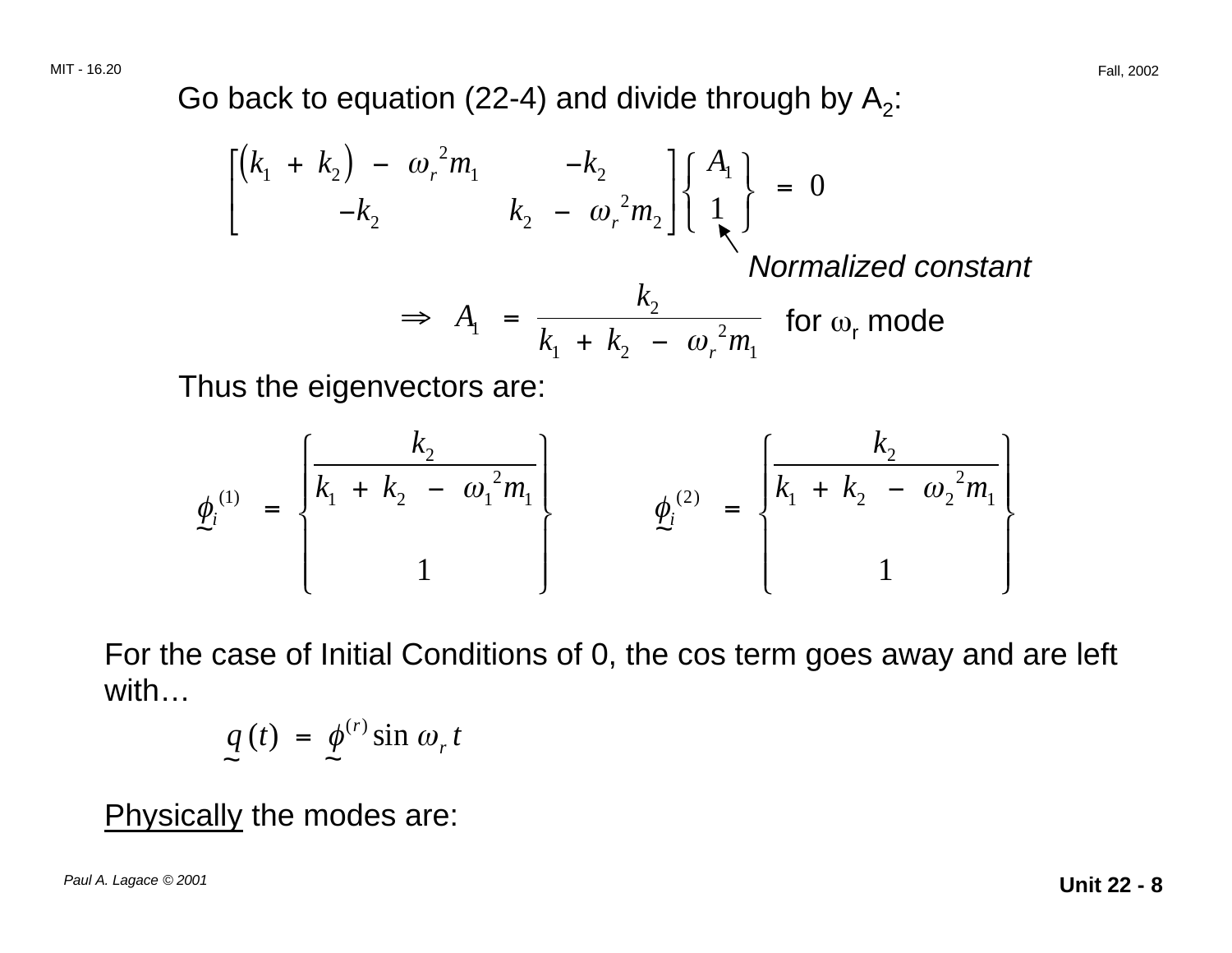#### **Figure 22.2 Representation of modes of spring-mass system**



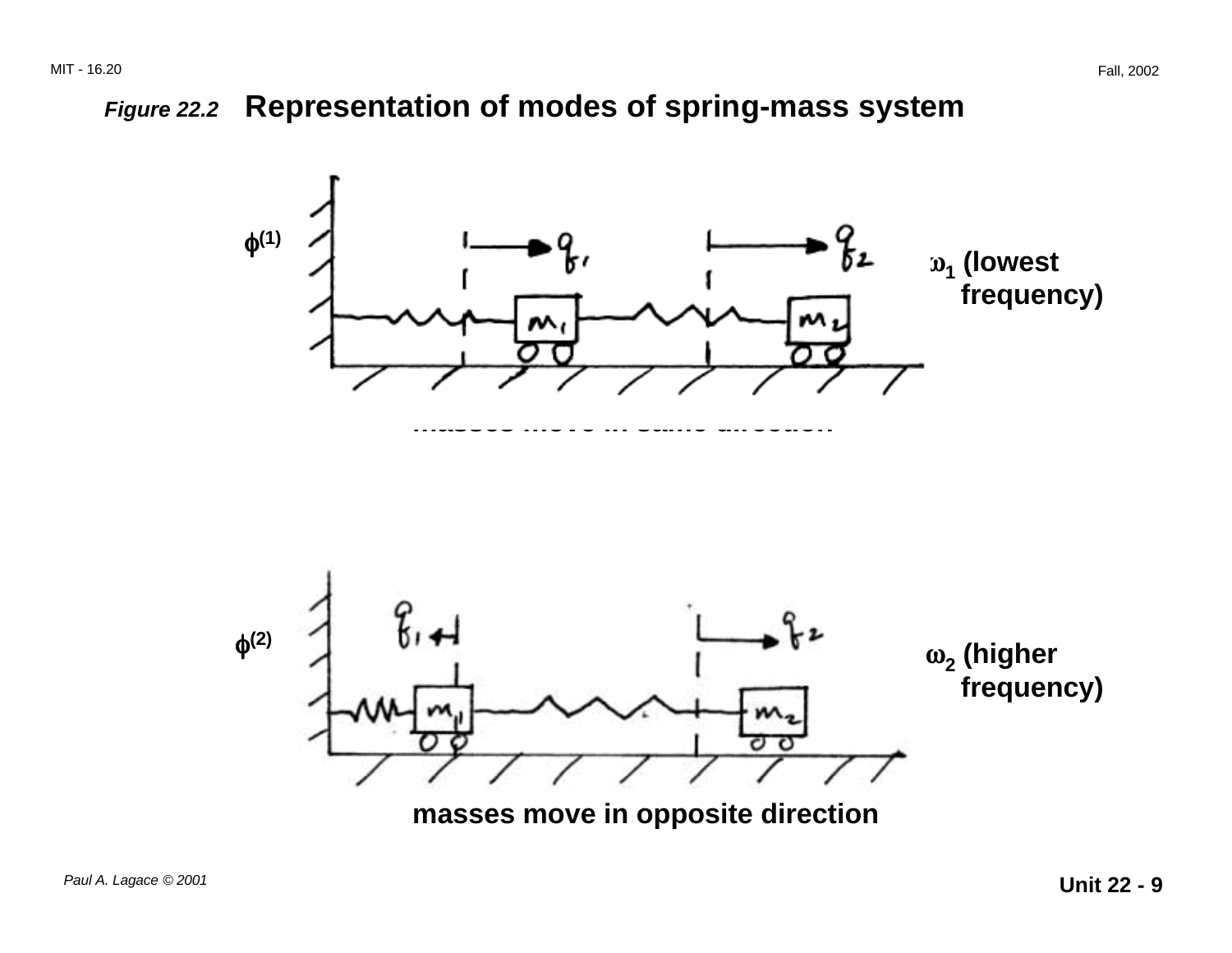General Rules for discrete systems:

• Can find various modes (without amplitudes) by considering combinations of positive and negative (relative) motion.

However, be careful of (-1) factor across entire mode.

For example, in two degree-of-freedom case

$$
\begin{array}{c}\n + + \\
 + \\
 - \\
 - \\
 \end{array}
$$
 same mode\n
$$
\begin{array}{c}\n + - \\
 + \\
 + \\
 \end{array}
$$
 same mode

- The more "reversals" in direction, the higher the mode (and the frequency)
- It is harder to excite higher modes

This can be better illustrated by considering the vibration of a beam. So look at:

## Representation of a Beam as a Discrete Mass System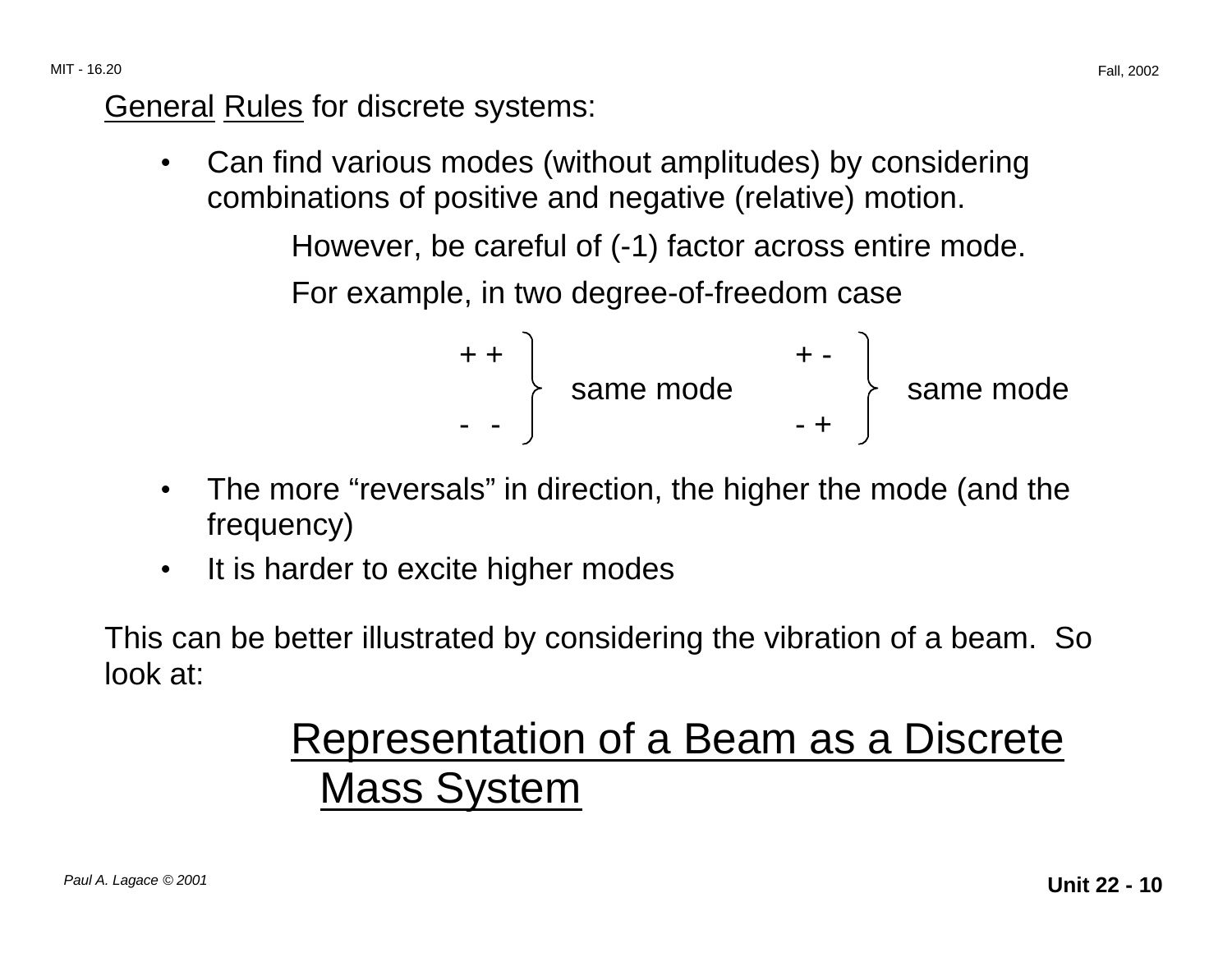How?

- • Lump mass into discrete locations with constraint that total mass be the same
- Connect masses by rigid connections with rotational springs at each mass
- • Stiffnesses of connections are influence coefficients (dependent on locations of point masses)
- Forces applied to point masses

So:

**Figure 22.3 Representation of cantilevered beam as single mass system** 

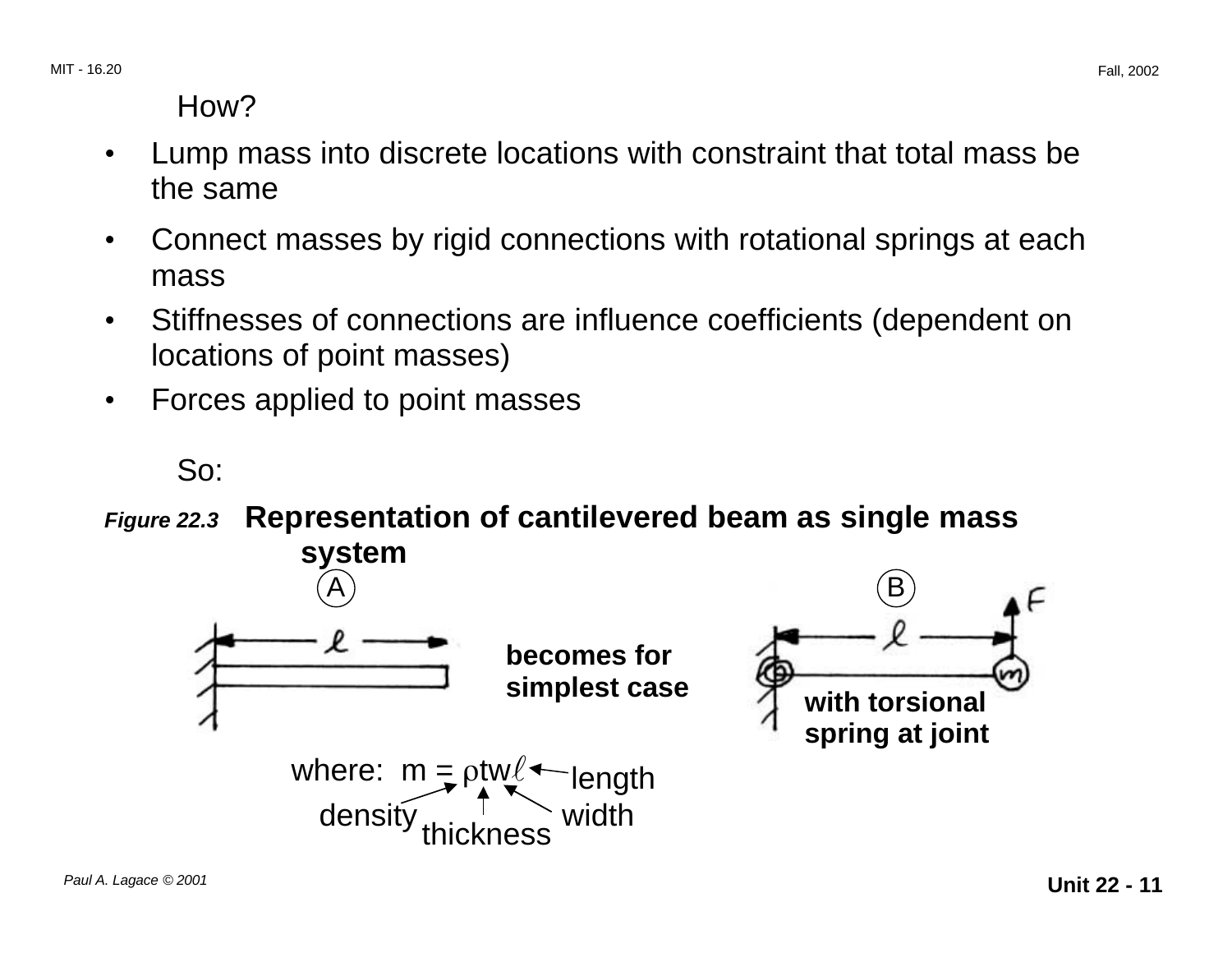Could also put mass at mid-point:

**Figure 22.4 Representation of cantilevered beam as mid-point mass system** 



 $\Rightarrow$  get a different representation

Consider the next complicated representation (simplest multimass/degree-of-freedom system)

**Figure 22.5 Representation of cantilevered beam as dual spring-mass system** 

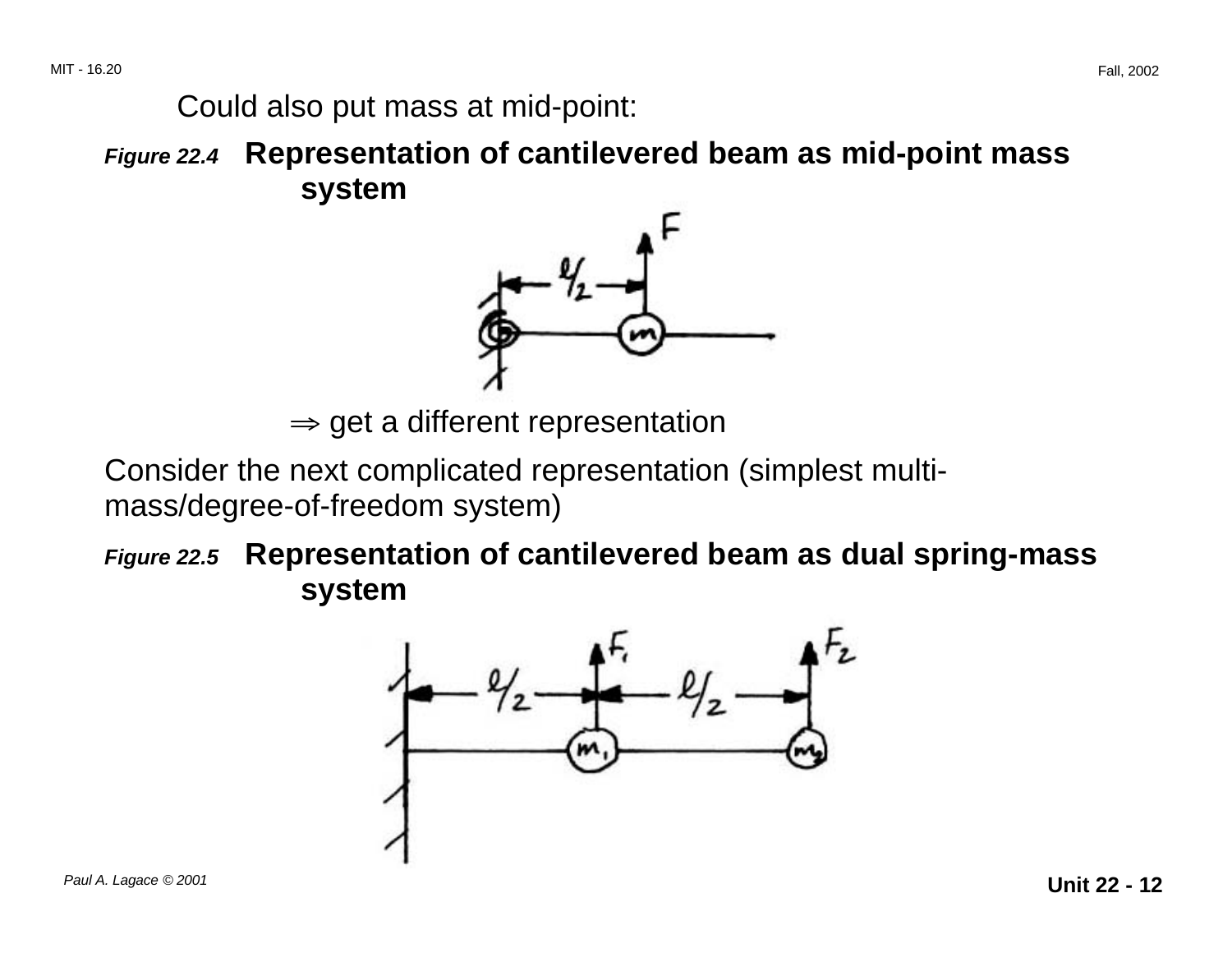each m is one half of total mass of beam for constant cross-section case

Use influence coefficients, get C matrix, invert to get K. Resulting equation is:

$$
\begin{bmatrix} m_1 & 0 \\ 0 & m_2 \end{bmatrix} \begin{bmatrix} \ddot{q}_1 \\ \ddot{q}_2 \end{bmatrix} + \begin{bmatrix} k_{11} & k_{12} \\ k_{21} & k_{22} \end{bmatrix} \begin{bmatrix} q_1 \\ q_2 \end{bmatrix} = \begin{bmatrix} F_1 \\ F_2 \end{bmatrix}
$$

Same form as before, so solution takes same form. For initial rest conditions:

$$
q(t) = \phi^{(r)} \sin \omega_r t
$$

Have two eigenvalues (natural frequencies) and associated eigenvectors (modes)

 $\Rightarrow$  Modes have clear physical interpretation here: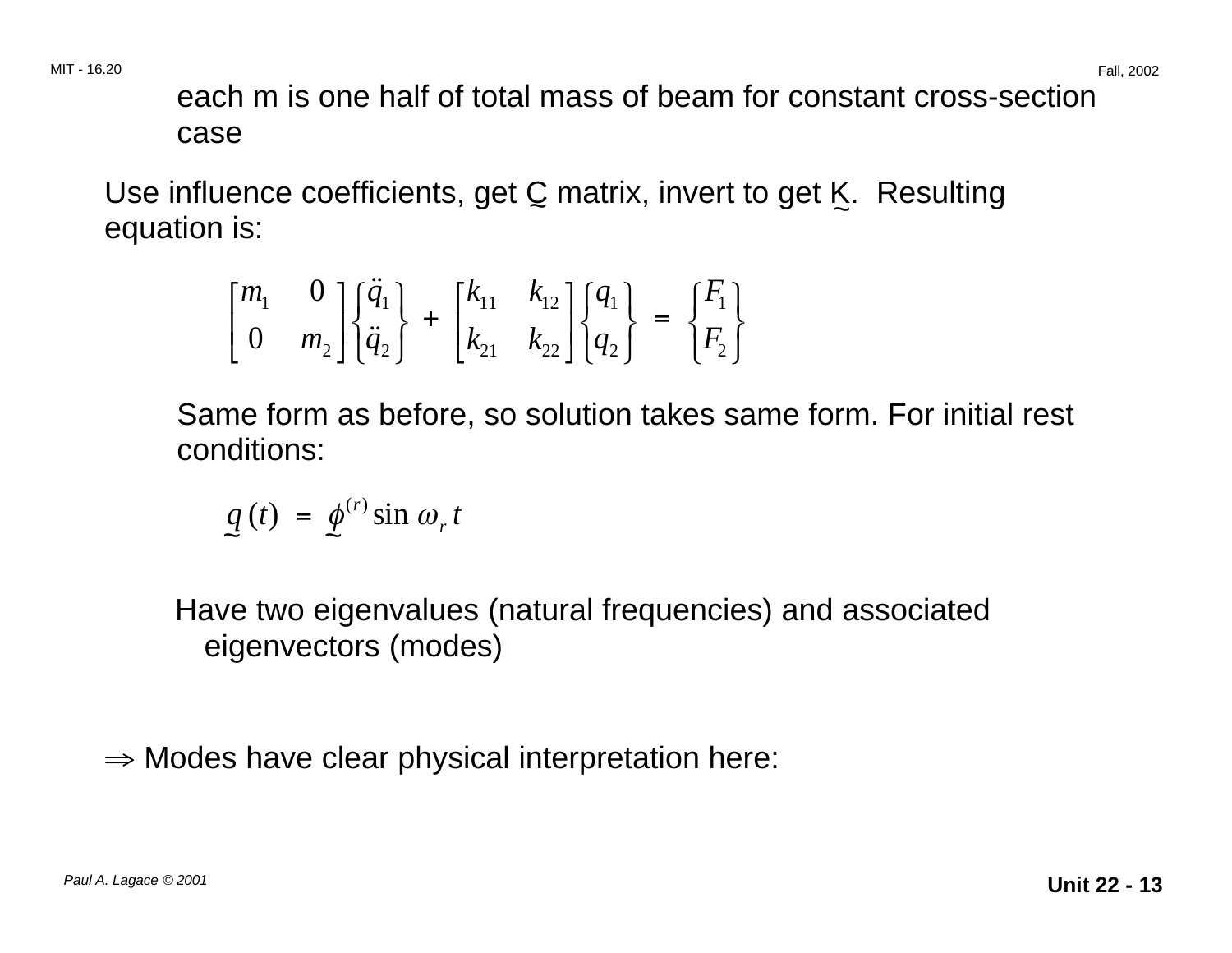**Figure 22.6 Representation of deflection modes of cantilevered beam as dual spring-mass system** 



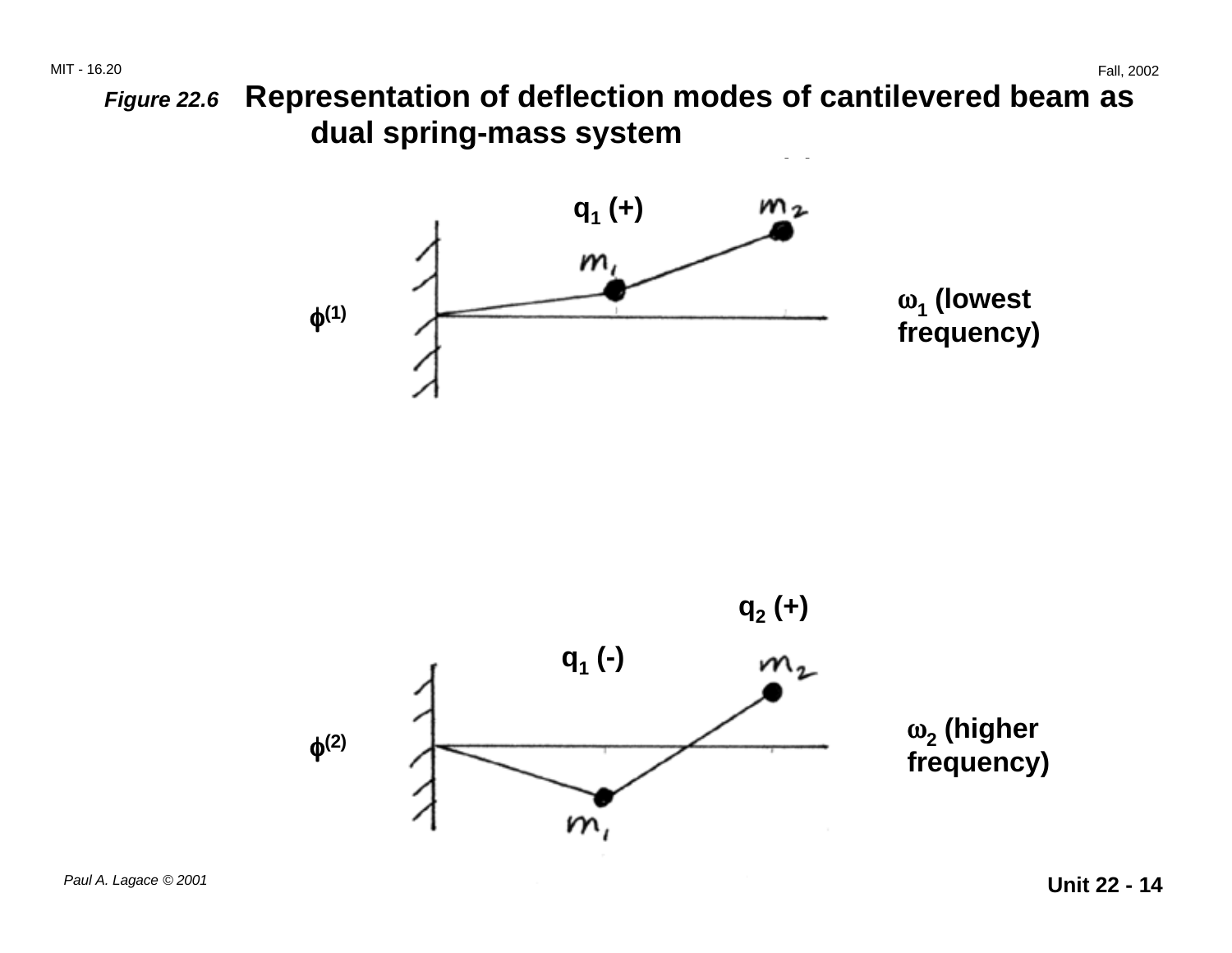Can extend by dividing beam into more discrete masses

## --> get better representation with more equations but same basic treatment/approach

In considering the modes that result from such an analysis, there is a key finding:

## **Orthogonality Relations**

It can be shown that the modes of a system are orthogonal. That is:

transpose

$$
\phi^{(r)^T} m \phi^{(s)} = 0 \qquad (22-6)
$$

for  $r \neq s$ 

If  $r = s$ , then a finite value results:

$$
\phi^{(r)}^{T} m \phi^{(r)} = M_r
$$

So the general relation for equations (22-6) and (22-7) can be written as: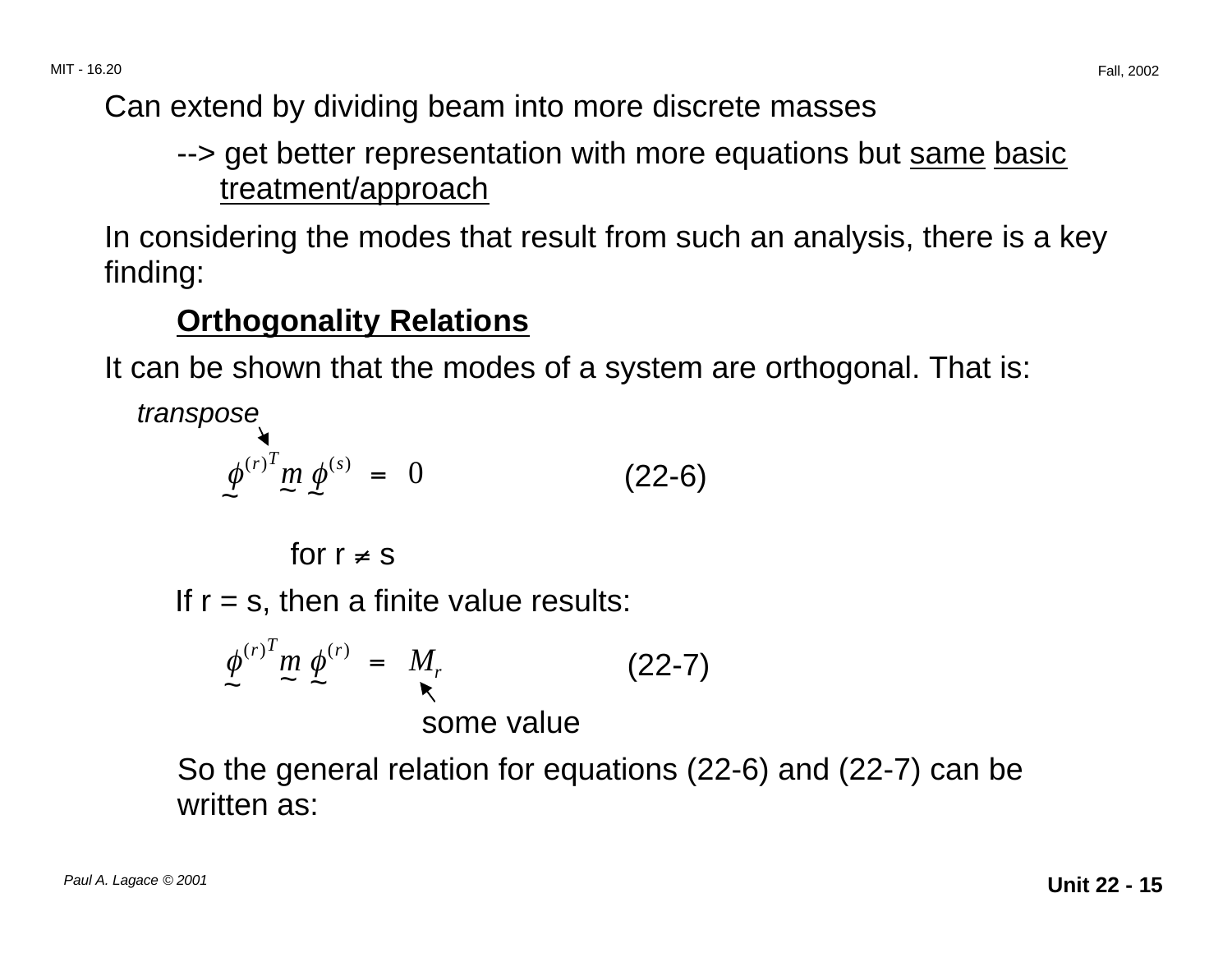$$
\phi^{(r)^T} m \phi^{(s)} = \delta_{rs} M_r \qquad (22-8)
$$

 $\delta_{rs}$  is the kronecker delta where:

$$
\delta_{rs} = 0 \text{ for } r \neq s
$$
  

$$
\delta_{rs} = 1 \text{ for } r = s
$$

This relation allows the transformation of the governing equation into a special set of equations based on the (normal) nodes…

## Normal Equations of Motion

These resulting equations are uncoupled and thus much easier to solve

The starting point is the eigenvectors (modes) and the orthogonality relations

One must also note that:

$$
\phi^{(r)}{}^T k \phi^{(s)} = \delta_{rs} M_r \omega_r^2 \qquad (22-9)
$$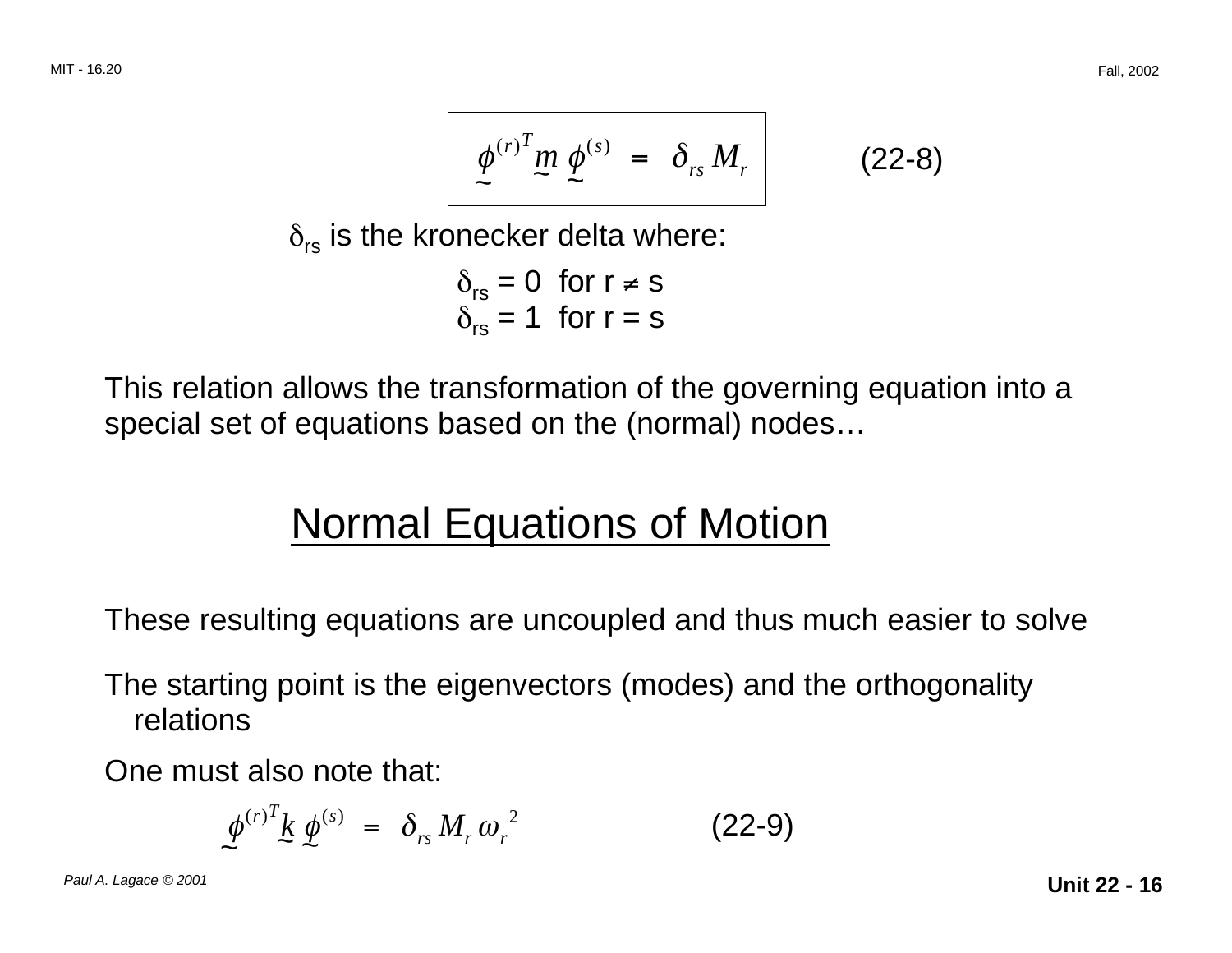(can show using equations (22-2) and (22-8) )

Have shown that the homogeneous solution to the general equation:

$$
m\ddot{q} + kq = F \tag{22-1}
$$

is the sum of the eigenvectors (modes):

$$
q_i(t) = \sum_{r=1}^{n} \phi_i^{(r)} \xi_r(t)
$$
 (22-10)

 $n =$  number of degrees of freedom

Where  $\xi_r(t)$  is basically a magnitude associated with the mode  $\phi^{(r)}$  at time t. The  $\xi$  become the "normalized coordinates".

Thus:

$$
\begin{bmatrix} q_1 \\ q_2 \\ q_3 \\ \vdots \\ q_n \end{bmatrix} = \begin{bmatrix} \phi_1^{(1)} & \phi_1^{(2)} & \phi_1^{(3)} & \cdots & \phi_1^{(n)} \\ \phi_2^{(2)} & \vdots & \vdots & & \vdots \\ \vdots & \vdots & \vdots & & \vdots \\ \vdots & \vdots & \vdots & & \vdots \\ \vdots & \vdots & \vdots & & \vdots \\ \vdots & \vdots & \vdots & & \vdots \\ \vdots & \vdots & \vdots & & \vdots \\ \end{bmatrix} \begin{bmatrix} \xi_1 \\ \xi_2 \\ \xi_3 \\ \vdots \\ \xi_n \end{bmatrix}
$$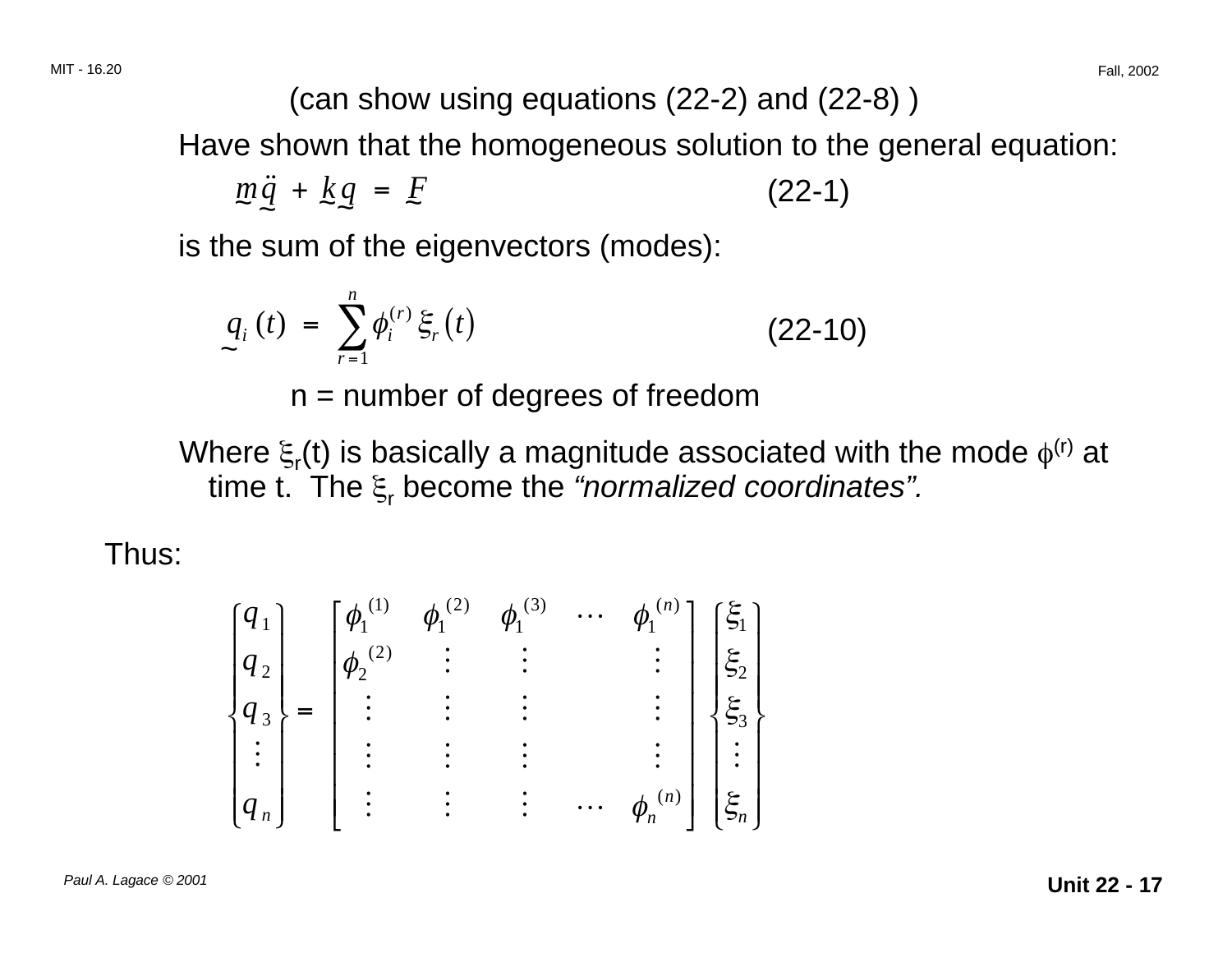which can be written as:

$$
q = \phi \xi
$$
 (22-11)  
Placing (22-11) into (22-1)  

$$
m\phi \ddot{\xi} + k\phi \xi = F
$$
 (22-12)

Now multiply this equation by the transpose of  $\phi$ :

$$
\phi^{T} = \begin{bmatrix}\n\phi_1^{(1)} & \phi^{(2)} & \cdots & \cdots \\
\phi_2^{(2)} & \cdots & & \\
\vdots & & & \\
\phi^{(n)} & \cdots & \cdots & \cdots\n\end{bmatrix}
$$
\n
$$
\phi^{T} m \phi \ddot{\xi} + \phi^{T} k \phi \xi = \phi^{T} E \qquad (22-13)
$$

Notice that the terms of  $\phi^\intercal m$   $\phi$  and  $\phi^\intercal$ k $\phi$  will result in most of the terms  $\phi$ being zero due to the orthogonality relation (equation 22-8). Only the diagonal terms will remain.

Thus, (22-13) becomes a set of uncoupled equations: (via 22-8 and 22-9)

 $\sim$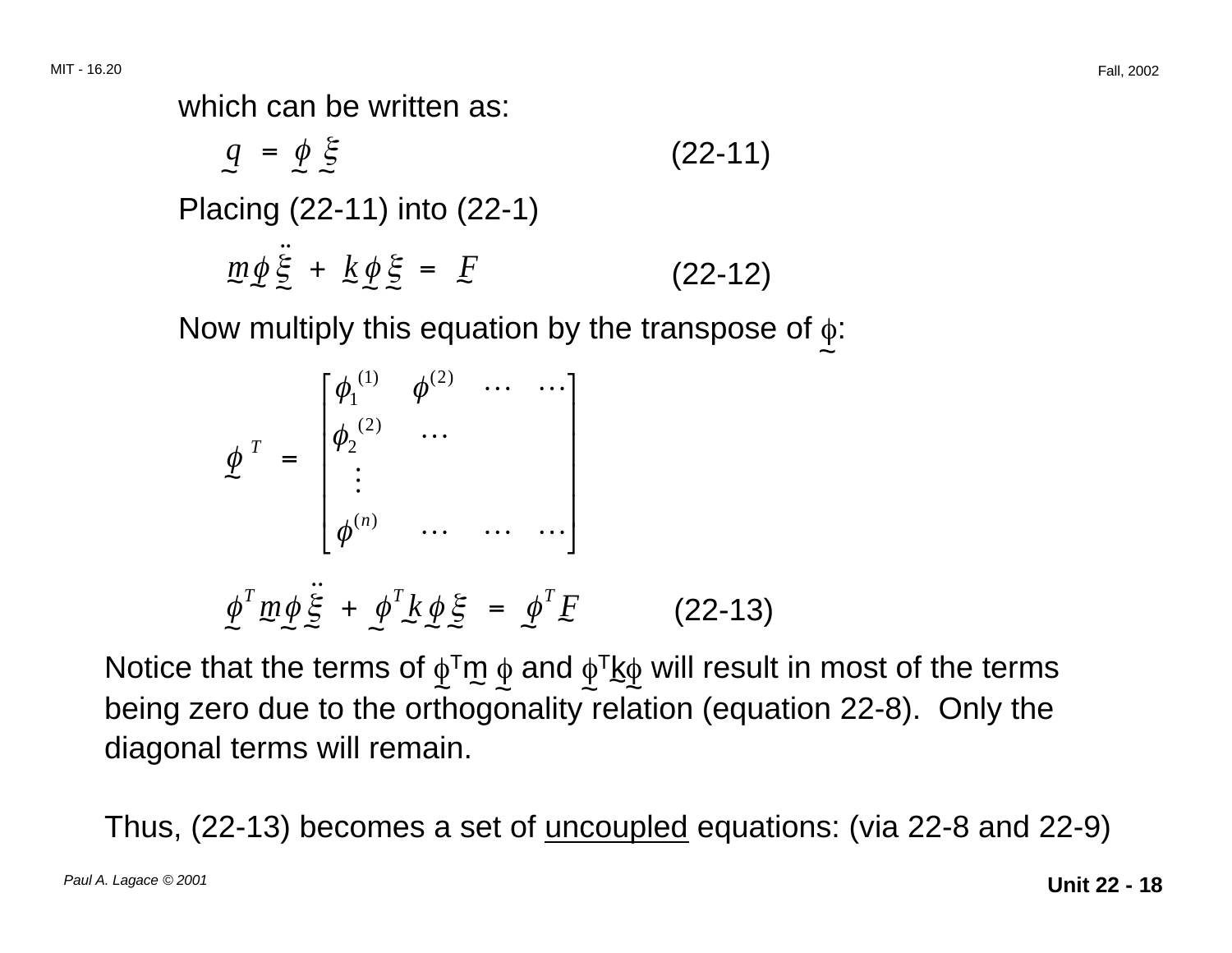$$
M_r \ddot{\xi}_r + M_r \omega_r^2 \xi_r = \Xi_r \qquad (22-14)
$$

 $r = 1, 2 ... n$ 

That is:

$$
M_1 \ddot{\xi}_1 + M_1 \omega_1^2 \xi_1 = \Xi_1
$$
  

$$
M_2 \ddot{\xi}_2 + M_2 \omega_2^2 \xi_2 = \Xi_2
$$
  

$$
M_n \ddot{\xi}_n + M_n \omega_n^2 \xi_n = \Xi_n
$$

where:

$$
M_r = \begin{bmatrix} \phi_1^{(r)} & \phi_2^{(r)} & \cdots \end{bmatrix} \begin{bmatrix} m \\ m \end{bmatrix} \begin{bmatrix} \phi_1^{(r)} \\ \phi_2^{(r)} \end{bmatrix} = \text{Generalized mass} \begin{aligned} \text{of } r \text{th mode} \end{aligned}
$$

and: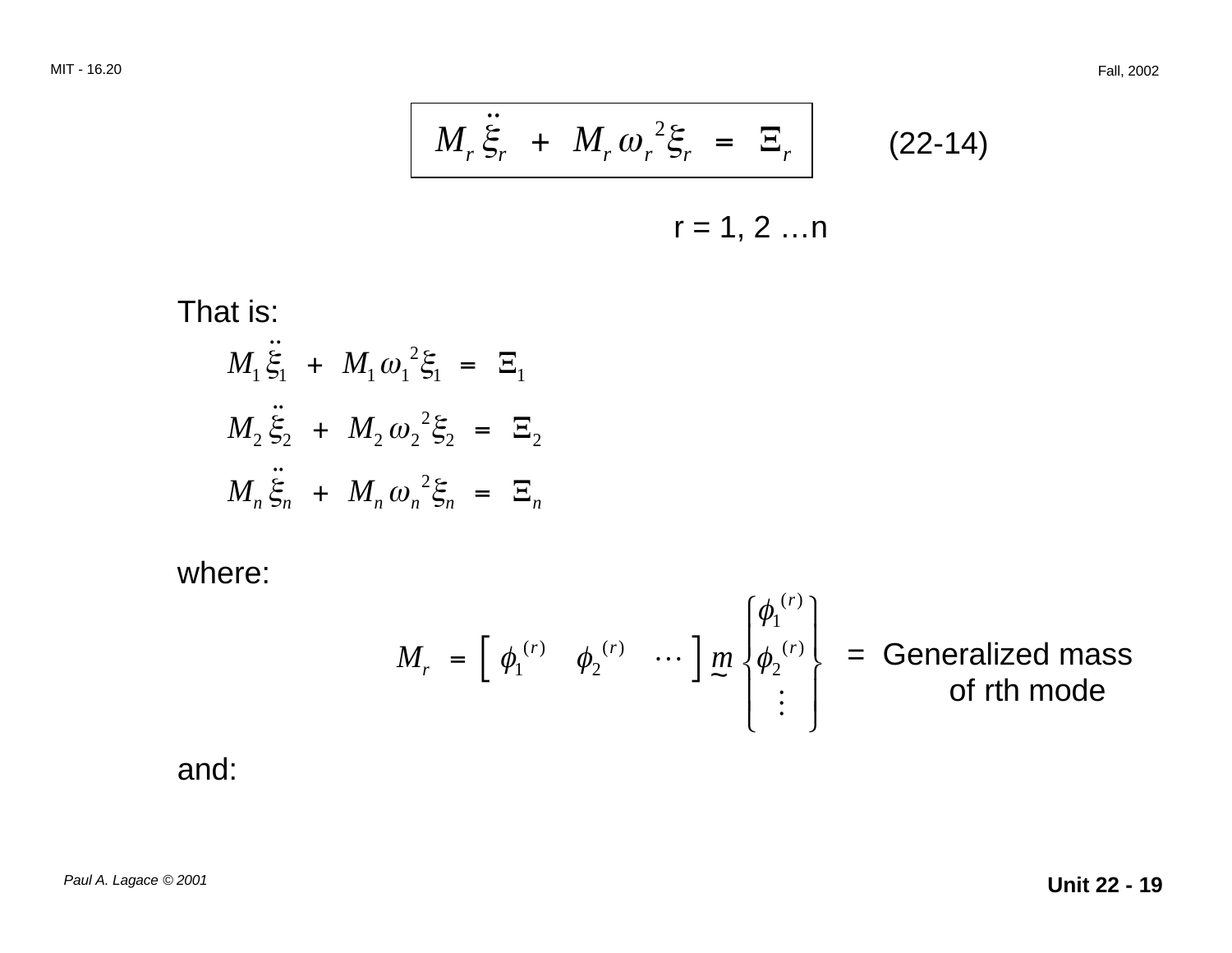$$
\Xi_r = \begin{bmatrix} \phi_1^{(r)} & \phi_2^{(r)} & \cdots \end{bmatrix} \begin{bmatrix} F_1 \\ F_2 \\ \vdots \end{bmatrix}
$$
 = Generalized force of rth mode  
 $\xi_r(t)$  = normal coordinates

The equations have been transformed to normal coordinates and are now uncoupled single degree-of-freedom systems

> Implication: Each equation can be solved **separately**

The overall solution is then a superposition of the individual solutions (normal nodes)

$$
Free \text{Vibration} \quad (\Xi = 0)
$$

--> solution...use same technique as before

• For any equation r:

 $\xi_r = a_r \sin \omega_r t + b_r \cos \omega_r t$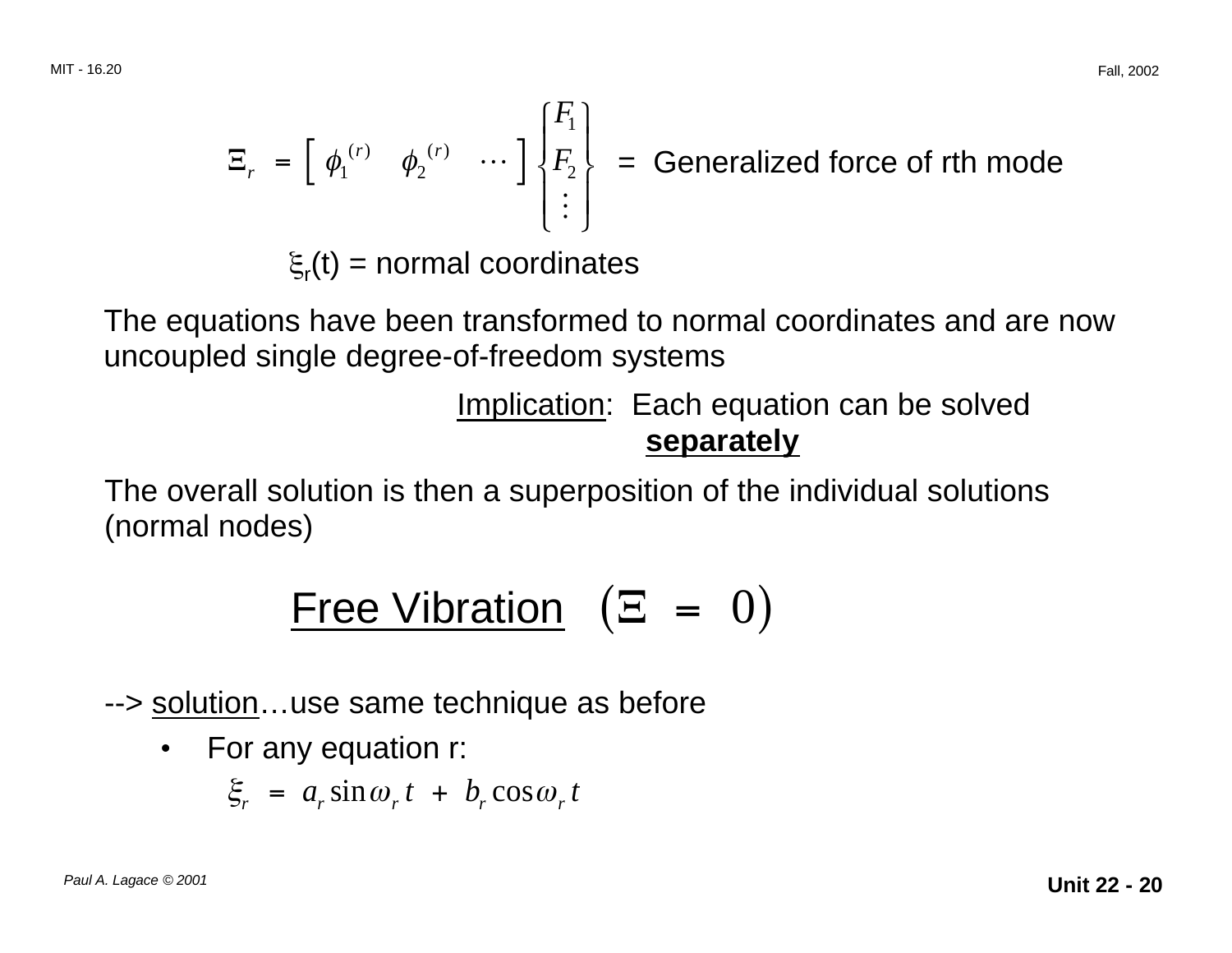• Get a<sub>r</sub> and b<sub>r</sub> via *transformed* Initial Conditions

$$
\xi_r(0) = \frac{1}{M_r} \phi^{(r)^T} m q_i(0) = b_r
$$

$$
\dot{\xi}_r(0) = \frac{1}{M_r} \phi^{(r)^T} m \dot{q}_i(0) = a_r \omega_r
$$

Notes:

- KEY SIMPLIFICATION is that often only first few (lowest) modes are excited so can solve only first few equations. Can add more modes (equations) to improve solution if needed.
- This is a rigorous treatment -- no approximation made by going to normal coordinates.

But, this has all been based on the homogeneous case (free vibration), what about...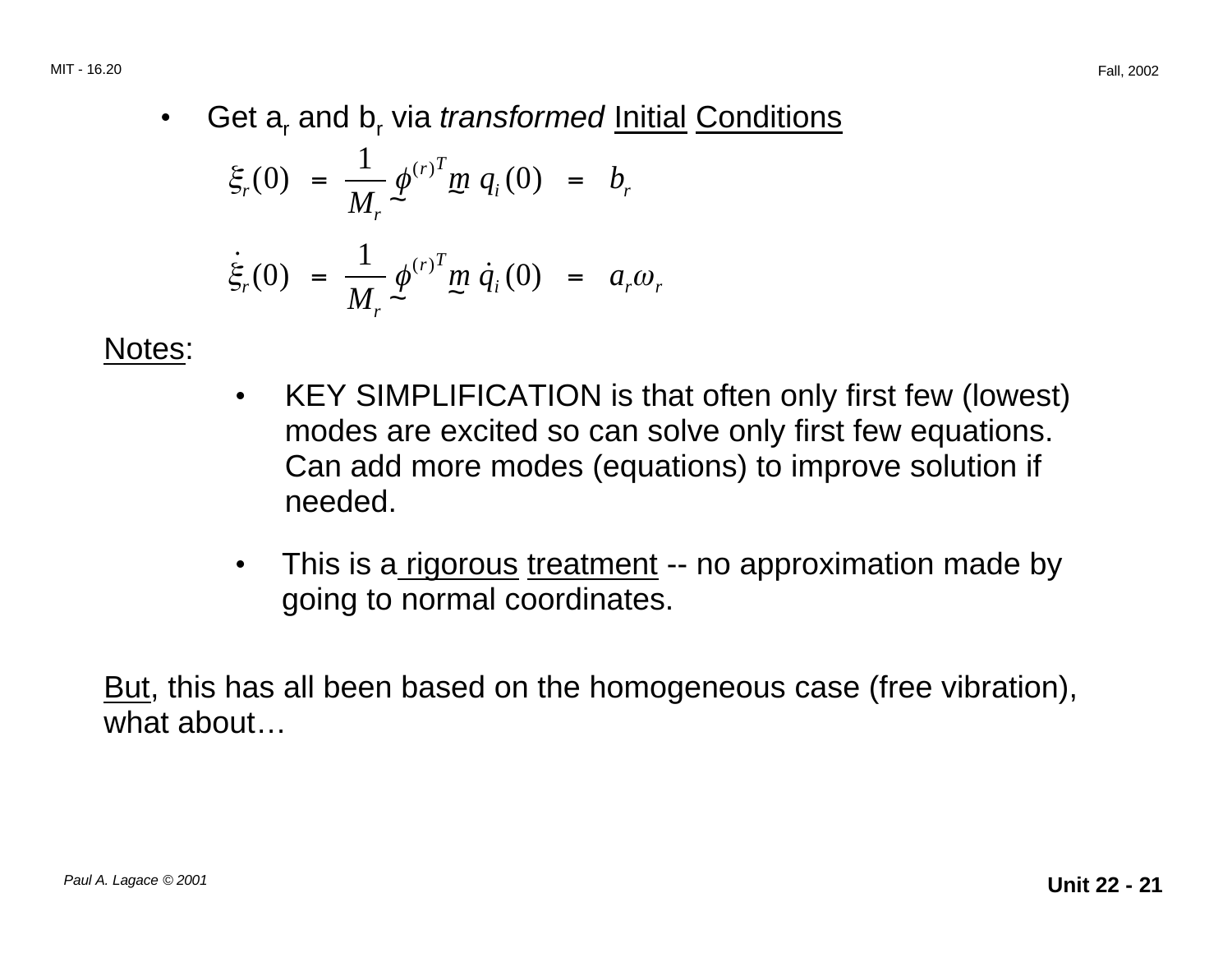# Forced Vibration  $(\Xi \neq 0)$

Response is still made up of the natural modes. Solution is found using the same approach as for a single degree-of-freedom system…

- Break up each generalized force,  $\Xi_r$ , into a series of impulses
- Use Duhamel's (convolution) integral to get response for each degree of freedom
- Stay in normalized coordinates

The solution for any mode will thus look like:

$$
\xi_r(t) = \frac{1}{M_r \omega_r} \int_0^t \Xi_r(\tau) \sin \omega_r(t - \tau) d\tau
$$

and equation (22-11) then gives:

$$
q_i(t) = \sum_{r=1}^n \phi_i^{(r)} \xi_r(t)
$$

Again, use Initial Conditions to get constants